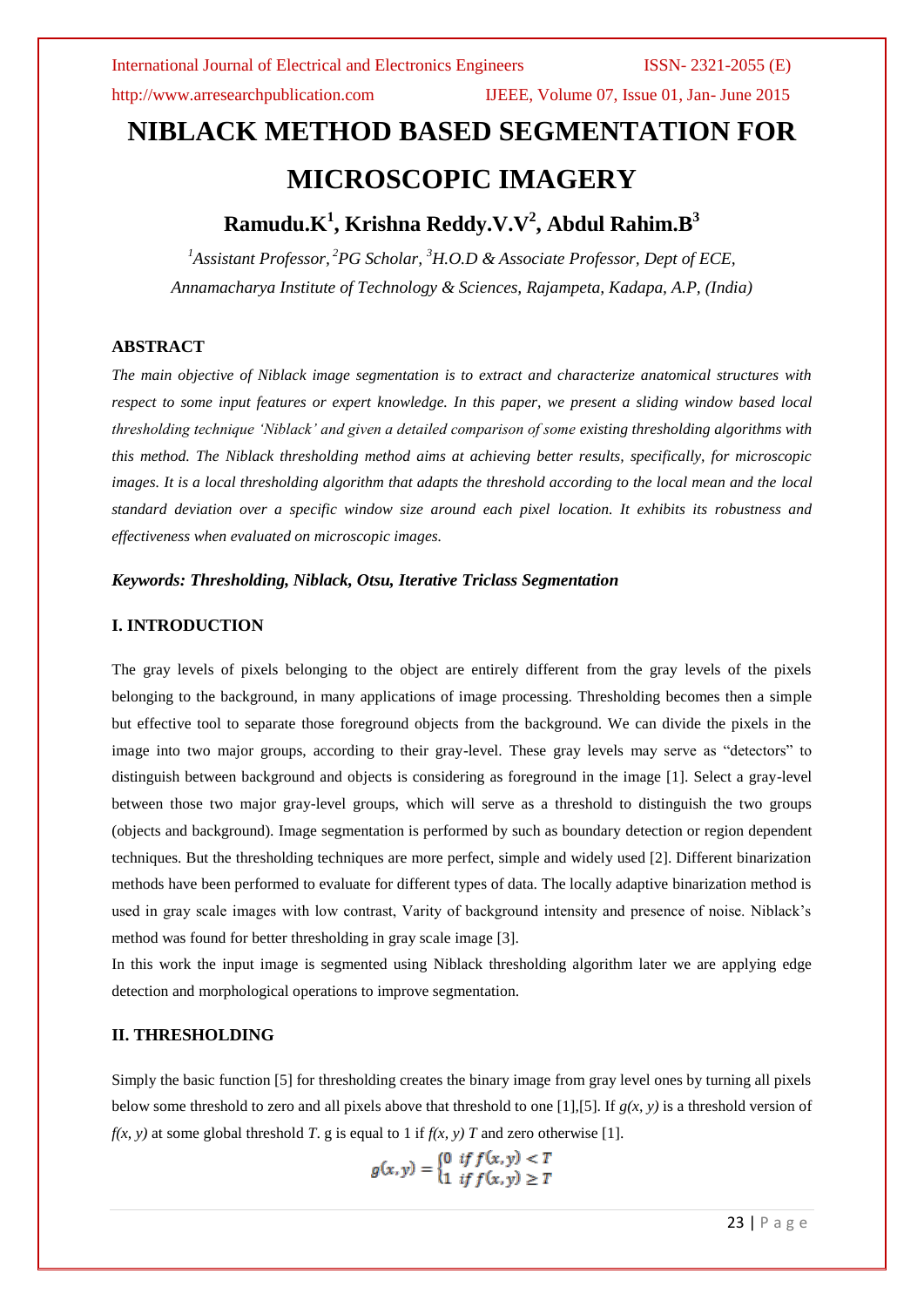#### http://www.arresearchpublication.com IJEEE, Volume 07, Issue 01, Jan- June 2015

Thresholding techniques can be classified generally into two categories like Global thresholding and Local thresholding. Global thresholding methods consider a single intensity threshold value. Local thresholding methods compute a threshold for each pixel in the image on the basis of the content in its neighborhood. It considers presences of all intensity level in the image. So the local thresholding methods generally perform better for low quality images [3]. We categorize the thresholding methods in groups according to the information they are exploiting. Histogram shape-based methods, this method used the peaks, valleys and curvatures of the smoothed histogram are analyzed. Clustering-based methods perform where the gray-level samples are clustered in two parts as background and foreground (object). Entropy-based methods result in algorithms that use the cross-entropy between the original and binarized image, the entropy of the foreground and background regions [3], [4]. Object attribute-based methods; search a similarity measure between the graylevel and the binarized images, such as edge coincidence, fuzzy shape similarity. The spatial methods use correlation between pixels and/or higher-order probability distribution. Local methods adapt the threshold value on each pixel to the local image characteristics [4].

### **III. OTSU'S THRESHOLDING METHOD**

Otsu's method is used to automatically perform clustering-based image thresholding or the reduction of a gray level image to a binary image. The algorithm assumes that the image to be threshold contains two classes of pixels or bi-modal histogram (e.g. foreground and background) then calculates the optimum threshold separating those two classes so that their combined spread (intra-class variance) is minimal.



## **Fig 1: Otsu's Method Binarizes an Image to Two Classes Based on Threshold** *T* **by Minimizing the Within-Class Variances**

The threshold is that which minimizes the weighted within-class variance which in turns out to be the same as maximizing the between-class variance Operates directly on the gray level histogram. Some of the Otsu's assumptions which can be defined are Histogram (and the image) is bimodal. No use of spatial coherence, or any other notion of object structure. This Assumes stationary statistics, but can be modified to be locally adaptive. One more Assumption is uniform illumination so the bimodal brightness behavior arises from object appearance differences only. The weighted within-class variance is

$$
\sigma_w^2(t) = q_1(t)\sigma_1^2(t) + q_2(t)\sigma_2^2(t)
$$

Where the class probabilities are estimated as:

$$
q_1(t) = \sum_{i=1}^{t} P(i) \qquad \qquad q_2(t) = \sum_{i=t+1}^{t} P(i)
$$

And the class means are given by: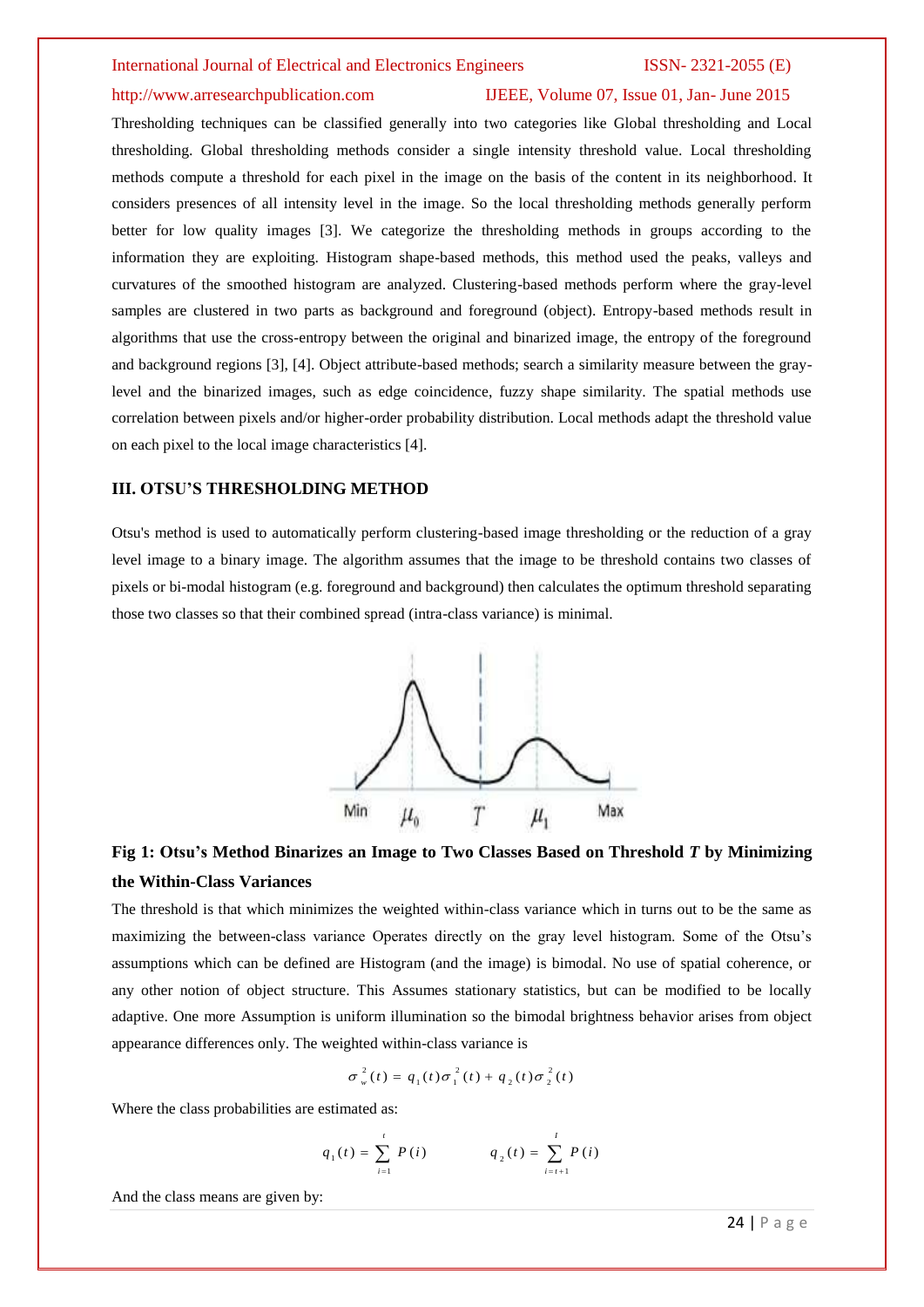http://www.arresearchpublication.com IJEEE, Volume 07, Issue 01, Jan- June 2015

$$
\mu_1(t) = \sum_{i=1}^t \frac{iP(i)}{q_1(t)} \qquad \mu_2(t) = \sum_{i=t+1}^t \frac{iP(i)}{q_2(t)}
$$

Finally, the individual class variances are:

$$
\sigma_1^2(t) = \sum_{i=1}^t \left[i - \mu_1(t)\right]^2 \frac{P(i)}{q_1(t)}
$$

$$
\sigma_2^2(t) = \sum_{i=t+1}^t \left[i - \mu_2(t)\right]^2 \frac{P(i)}{q_2(t)}
$$

All it is need to do is just run through the full range of values [1,256] and pick the value that minimizes. But the relationship between the within-class and between-class variances can be exploited to generate recursion relation that permits a much faster calculation.

Total variance is

$$
\sigma^{2} = \sigma_{w}^{2}(t) + q_{1}(t)[1 - q_{1}(t)][\mu_{1}(t) - \mu_{2}(t)]^{2}
$$

The basic idea is that the total variance does not depend on threshold (obviously). For any given threshold, the total variance is the sum of the within-class variances (weighted) and the between class variance, which is the sum of weighted squared distances between the class means and the grand mean. After some algebra, we can express the total variance as since the total is constant and independent of t, the effect of changing the threshold is merely to move the contributions of the two terms back and forth. So, minimizing the within-class variance is the same as maximizing the between-class variance. The nice thing about this is that we can compute the quantities in recursively as we run through the range of t values.

### **IV. ITERATIVE TRICLASS METHOD**

The idea of dividing an image's histogram iteratively into three classes is illustrated at the bottom of Fig. 2.



**Fig 2:** Iterative method we classify the histogram into three classes, namely the foreground region with pixel values greater than  $\mu_1$  (shown in yellow), the background region with pixel values less than  $\mu_0$  in blue, and the third region, called TBD, in red. The superscript denotes the number of iteration in our new algorithm.

For an image u, at the first iteration, Otsu's method is applied to find a threshold  $T^{[1]}$  where the superscript denotes the number of iteration. We then find and denote the means of the two classes separated by  $T^{[1]}$  as  $\mu_0$ <sup>[1]</sup> and  $\mu_1$ <sup>[1]</sup> for the background and foreground, respectively. Then we classify regions whose pixel values are greater than  $\mu_1^{[1]}$  as foreground  $F^{[1]}$  and regions whose pixel values are less than  $\mu_0^{[1]}$  as background  $B^{[1]}$ . For the remaining pixels  $u(x, y)$  such that  $\mu_0$ <sup>[1]</sup>  $\leq u(x, y) \leq \mu_1$ <sup>[1]</sup> we denote them as the TBD class  $\Omega$ <sup>[1]</sup>. So our iterative process assumes that the pixels that are greater than the mean of the "tentatively" determined foreground are the true foreground. Similarly, pixels with values less than  $\mu_0$  are for certain the background. But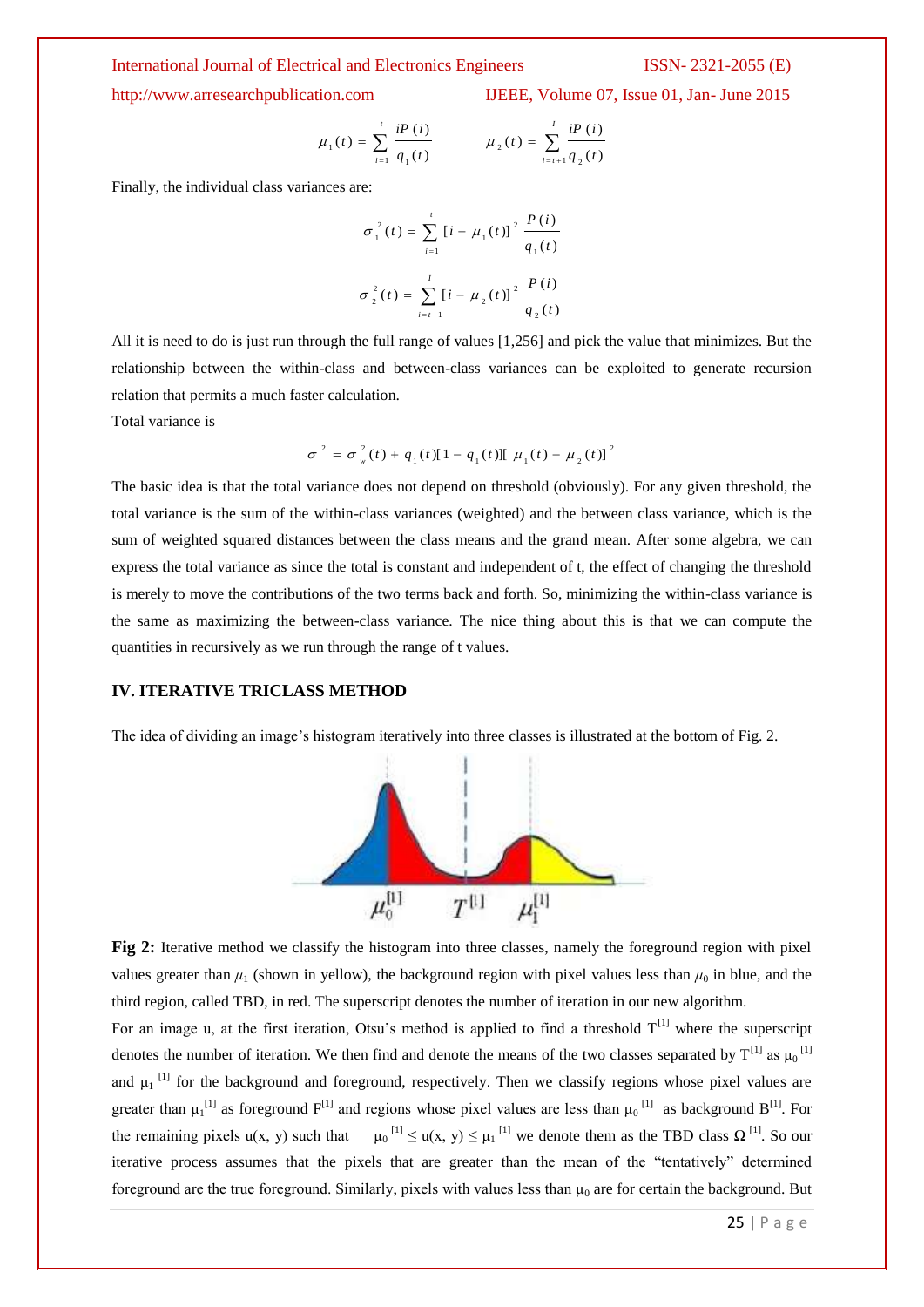### http://www.arresearchpublication.com IJEEE, Volume 07, Issue 01, Jan- June 2015

the pixels in the TBD class, which are the ones that typically cause miss-classifications in the standard Otsu's method, are not decided at once and will be further processed. By our definition, we have

$$
U = F^{[1]} \cup B^{[1]} \cup \Omega^{[1]}
$$

Where ∪ is the logical union operation. At the second iteration, we apply Otsu's method to find threshold  $T^{[2]}$ on region  $\Omega$  <sup>[1]</sup> only. We then calculate the two class means in  $\Omega$ <sup>[1]</sup> separated by T<sup>[2]</sup> as  $\mu_0$ <sup>[2]</sup> and  $\mu_1$ <sup>[2]</sup>. Similarly, the second iteration will generate a new  $F^{[2]}$ ,  $B^{[2]}$ , and  $\Omega^{[2]}$  such that

$$
\Omega^{[1]} = F^{[2]} \cup B^{[2]} \cup \Omega^{[2]}
$$

where  $F^{[2]}$  is defined as the region in  $\Omega^{[1]}$  with pixel values greater than  $\mu_1^{[2]}$ ,  $B^{[2]}$  as the region in  $\Omega^{[1]}$  with pixel values less than  $\mu_0$ <sup>[2]</sup>, and  $\Omega$  [2] are the new TBD region. The iteration stops when the difference between two consecutive threshold  $|T^{[n+1]} - T^{[n]}|$  is less than a preset threshold. At the last iteration  $[n+1]$ ,  $\Omega^{[n+1]}$  is separated into two instead of three classes, i.e., foreground  $F^{[n+1]}$  is defined as the region of  $\Omega^{[n]}$  that is greater than  $T^{[n+1]}$  instead of  $\mu_1^{[n+1]}$  and background  $B^{[n+1]}$  is defined as the regions with pixel value less than  $T^{[n+1]}$ . Segmented image= $F^{[1]}$ U  $F^{[2]}$ ...U  $F^{[n+1]}$  U  $B^{[1]}$  U  $B^{[2]}$ ...U  $B^{[n+1]}$  U  $\Omega^{[1]}$  U  $\Omega^{[2]}$ ...U  $\Omega^{[n]}$ 

The method is to iteratively define the TBD regions to gain a high distance ratio, which will result in better segmentation by applying Otsu's method. But it will take more time because iterations depend on type of image.

#### **V. LOCAL ADAPTIVE THERSHOLDING**

The local thresholding method is partitioned the original image into smaller sub images and a threshold value is determined for each of the sub images [6], [3]. This yields some discontinuities in gray level due to a different gray level of two different sub images. The threshold of a region can be calculated by the point-dependent method or the region-dependent method. A smoothing technique is then applied to eliminate the discontinuities of gray level between the sub images [6]. A threshold value is calculated at each pixel, which depends on some local statistics like variance, range, or surface-fitting parameters of the pixel neighborhood [4]. The threshold value is indicated as a function  $T(i, j)$  and the coordinates  $(i, j)$  at each pixel. If this is not possible, the object / background decisions are indicated by the logical variable *B (i, j)* [4]. Niblack and Sauvola methods are used the local image property variance and standard deviation values. The neighborhood size should be small, it enough to preserve local details, but at the same time large enough to suppress noise [3].

### **5.1. Smoothing**

The local thresholding method is partition the original image into smaller group of pixels or sub images. A threshold value is determined for each of the sub images [6].

This yields some discontinuities in gray level due to a different gray level of two different sub images [3], [9]. The threshold of a region can be calculated by the point dependent method or the region-dependent method. A smoothing technique is then applied to eliminate the discontinuities of gray level between the sub images [6].

#### **5.2. Niblack Thresholding Algorithm**

Niblack's algorithm determines a threshold value to each pixel-wise by sliding a rectangular window over the gray level image [7]. The size of the rectangle window may differ. The threshold is calculated based on the local mean m and the standard deviation S of all the pixels in the window and is given by the following derivation [7], [8].

 $T_{\text{Nihlack}} = m + k * s$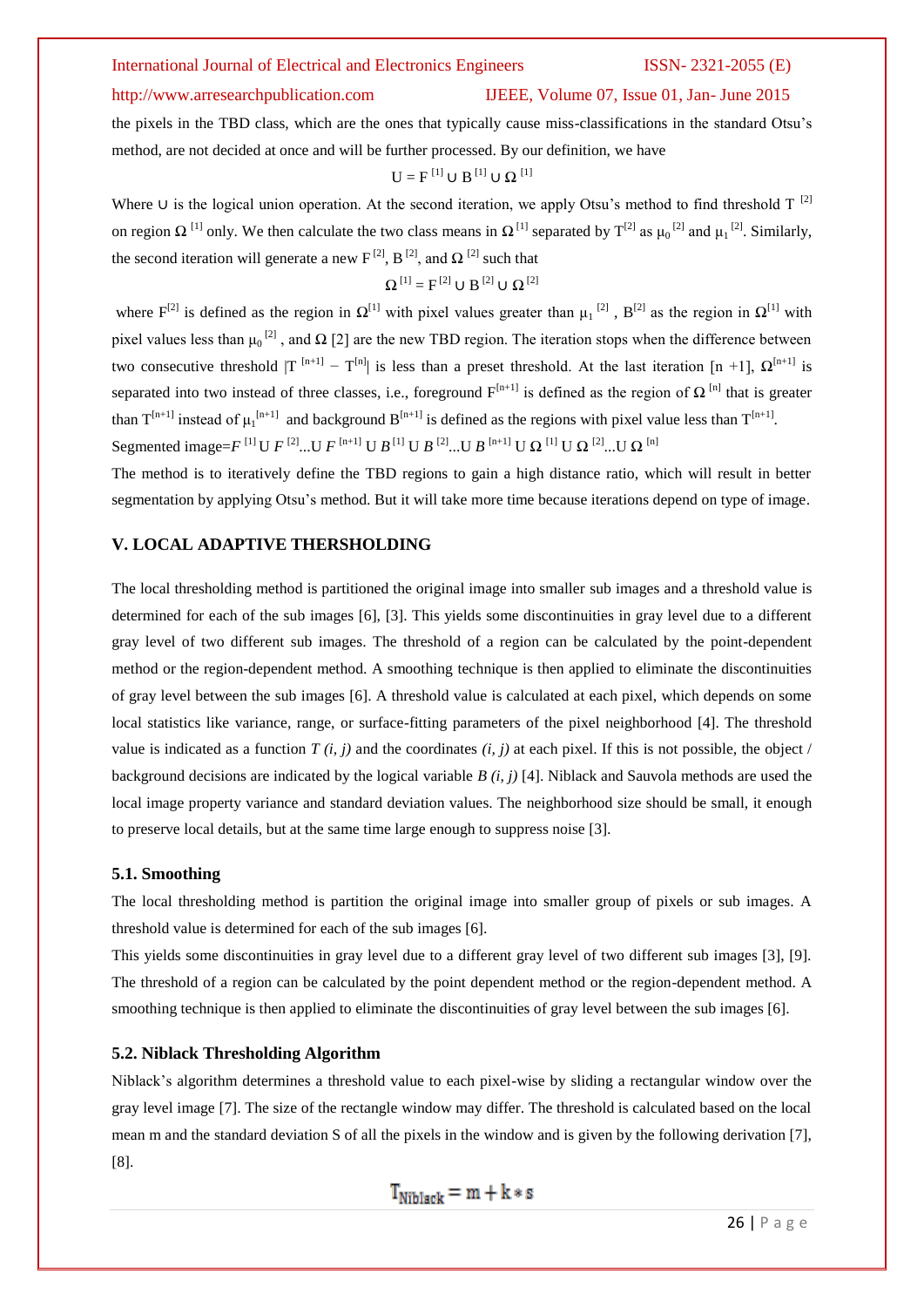http://www.arresearchpublication.com IJEEE, Volume 07, Issue 01, Jan- June 2015

$$
T_{\text{Niblack}} = m + k \sqrt{\frac{1}{NP} \sum (p_i - m)^2}
$$

$$
= m + k \sqrt{\frac{\sum p_i^2}{NP} - m^2} = m + k \sqrt{B}
$$

Where NP is the total number of pixels presents in the gray image [7], [8], [9], *T* represent the threshold value, *m* is the average value of the pixels *pi*, and *k* is fixed depends upon the noise still live on the background it may be -0.1 or -0.2 [9].

#### **VI. EXPERIMENTAL RESULTS**

The improved Niblack segmentation shows better performance compared with different thresholding techniques like Otsu and iterative triclass thresholding techniques .The zebra fish embryo (fig.3) is first converted into normalized gray level values then we apply Otsu, Iterative and Niblack method.

In this we have taken two test cases, we applied the modified Niblack method on real microscopic images. For the first type of images we applied the Niblack method on *in vivo* zebra fish images acquired by a bright-field microscope. Fig. 3(a) shows a raw image of a zebra fish embryo. Because zebra fish embryos are transparent we can directly observe many anatomic structures without fixing and staining. For example the spinal cord of the embryo is visible in Fig. 3(a). The segmentation result of Otsu's method is shown in Fig. 3(b). Though the standard Otsu's method can segment the major structure of the embryo it misses detailed anatomic structure such as the spinal cord.



**Fig. 3** Experiments on a zebra fish microscopic image. (a) A raw zebra fish embryo image acquired by a brightfield microscope. Its spinal cord is pointed by the arrow. (b) The result given by Otsu's method. (c)The result given by the triclass iterative method (d) In the final result, the spinal cord of the zebra fish embryo, pointed by the red arrow, is fully segmented by Niblack method.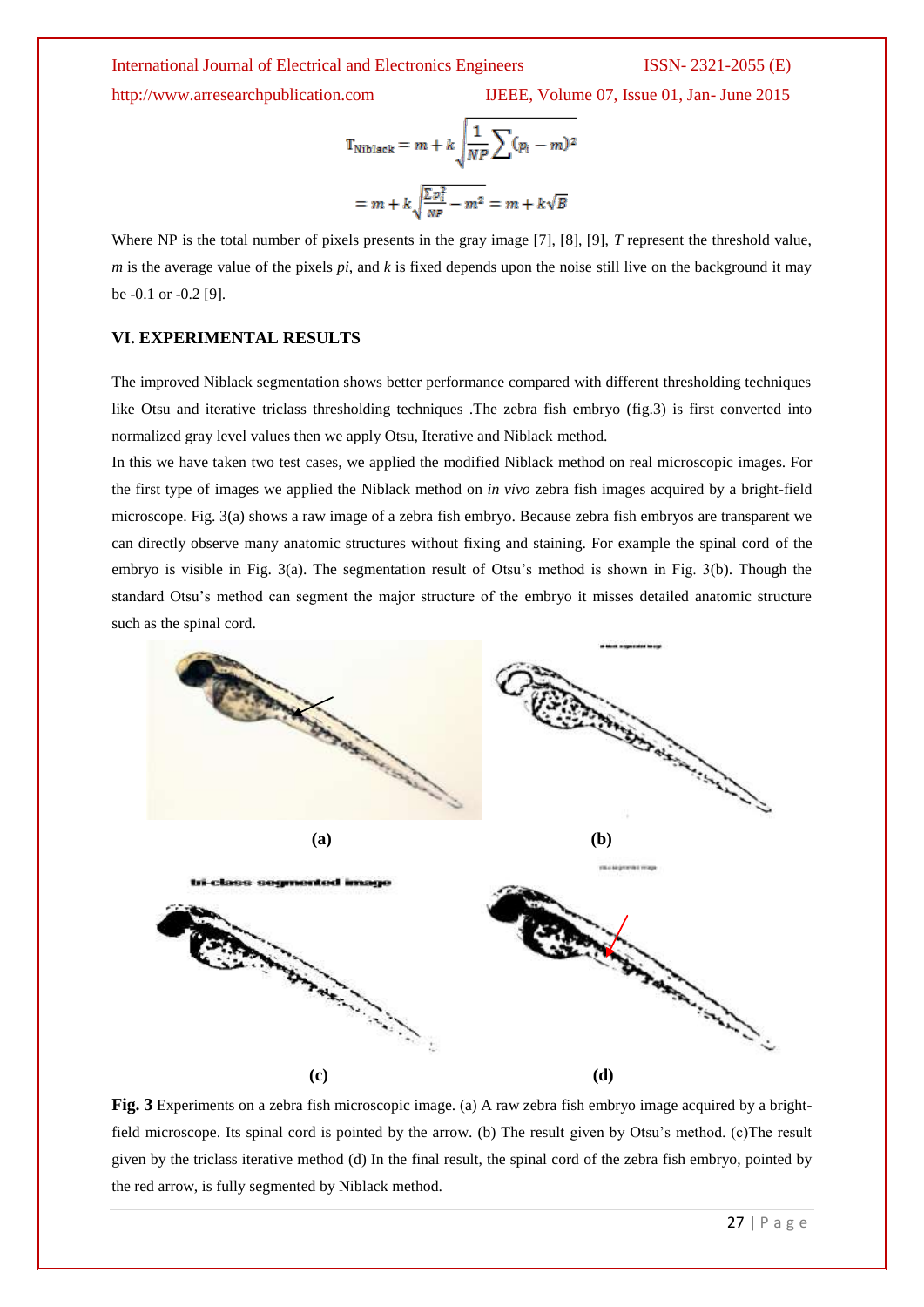### http://www.arresearchpublication.com IJEEE, Volume 07, Issue 01, Jan- June 2015

For comparison, Fig. 3(c) show the result generated by the iterative triclass method a. We can observe that some weak objects are missing. In particularly, the Niblack algorithm is able to accurately segment the spinal cord (pointed by the arrow), as shown in Fig. 3(d).

As the second example, we tested the iterative method on zebra fish images obtained in a different experiment where zebra fish embryos developed pericardial edema.



**Fig. 4 (a)** A test image showing a zebra fish embryo acquired by a bright field microscope. The arrow points to pericardial edema. (b) The result given by the standard Otsu's method. (c) The result given by the triclass iterative method. (d) The result of the Niblack method, which detects the spherical boundary of the pericardial edema (pointed by the arrow) while it is missed by the standard Otsu's method and iterative method.

An original image is shown in Fig. 4(a) and its standard Otsu's result and iterative triclass result is shown in Fig. 4(b) and 4(c) respectively, which does not segment the half spherical boundary of the edema. The results of applying the Niblack method are shown in Fig. 4(d). From the result we can observe that the algorithm is able to segment the half spherical boundary of the pericardial edema.

### **6.1 Statistical Results**

| Table: Comparison Between Iterative and Niblack Method |  |  |  |  |  |  |  |
|--------------------------------------------------------|--|--|--|--|--|--|--|
|--------------------------------------------------------|--|--|--|--|--|--|--|

| <b>IMAGE</b>   | <b>ITERATIVE TRICLASS METHOD</b> |          |                  | <b>NIBLACK METHOD</b> |          |                  |  |
|----------------|----------------------------------|----------|------------------|-----------------------|----------|------------------|--|
| parameter      | <b>MSE</b>                       | PSNR(dB) | <b>EXECUTION</b> | <b>MSE</b>            | PSNR(dB) | <b>EXECUTION</b> |  |
|                |                                  |          | <b>TIME(Sec)</b> |                       |          | <b>TIME(Sec)</b> |  |
| <b>IMAGE 1</b> | $2.2680e+0.5$                    | 30.0347  | 12.315902        | 0.0408                | 62.0207  | 6.759054         |  |
| <b>IMAGE 2</b> | $5.8414e+04$                     | 24.1434  | 11.967807        | 2.1683                | 44.7697  | 6.475221         |  |
| <b>IMAGE 3</b> | $.5684e+05$                      | 28.4328  | 13.571967        | 0.1232                | 57.2236  | 6.030193         |  |